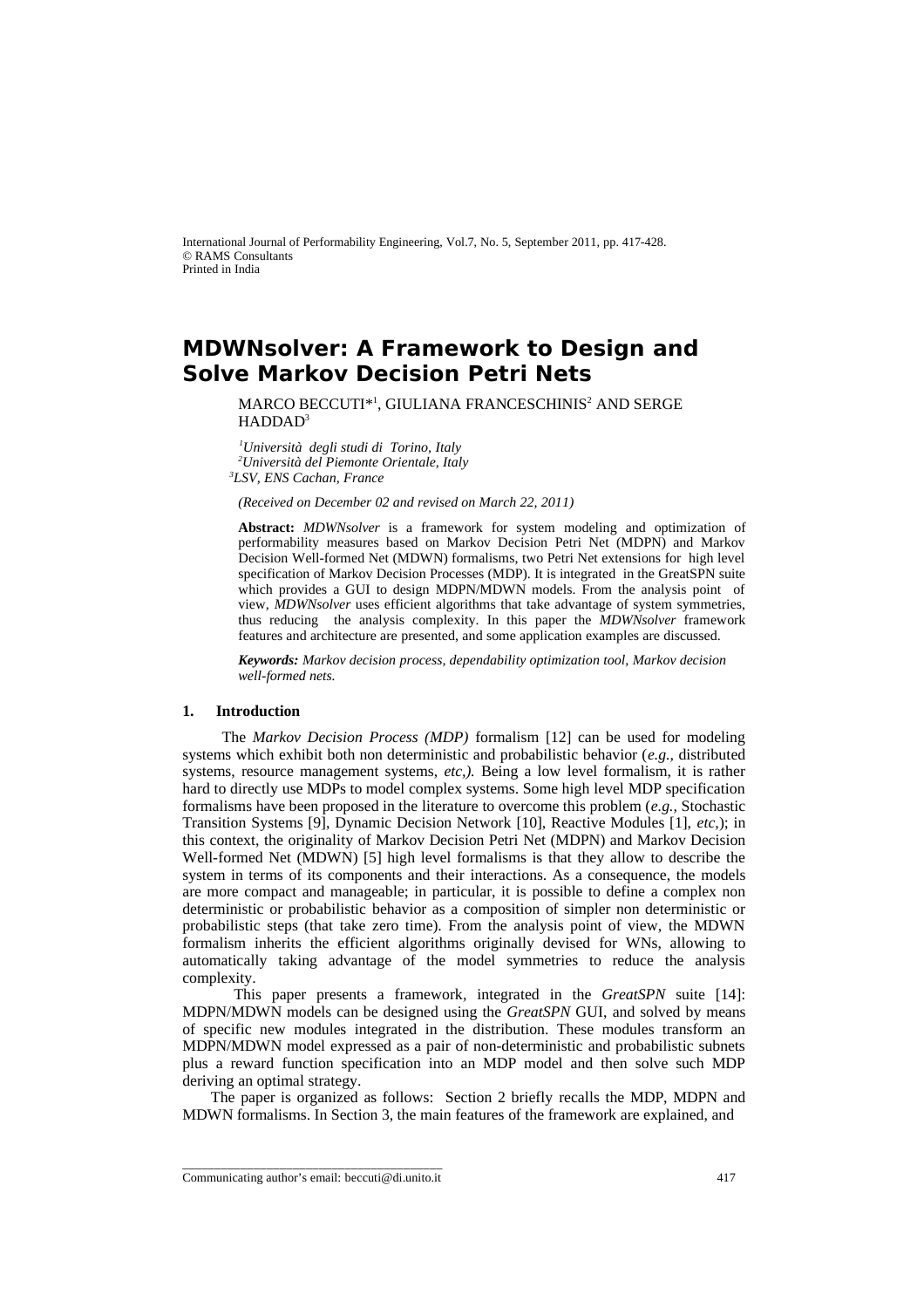its architecture is outlined. In Section 4 and 5, some examples of MDPN and MDWN models are presented, together with some analysis results obtained with the *MDWNsolver* and some considerations on the efficiency of the MDWN solution. Section 6 concludes the paper.

# **2. Background**

 In this section we recall briefly the MDP, MDPN and MDWN formalisms which will be used in this paper; the reader can find more details in [5].

#### **2.1 Markov Decision Process**

 MDP [12] is a well-know formalism providing a simple mathematical model to express optimization problems in random environments. In particular, a discrete time finite MDP<sup>[1](#page-1-0)</sup> is an extension of a Markov Chain which allows non deterministic choices/actions, and rewards function expressing a target function to be minimized/maximized. For every non deterministic action allowed in a given state a reward/cost and a transition probability distribution are defined. Hence, the evolution of an MDP can be described as an alternation of non deterministic transitions (actions) and probabilistic transitions.

 Solving an MDP consists in finding an optimal strategy (optimal action to be chosen in each state) *w.r.t.* a given reward function.

## **2.2 Markov Decision Petri Net and Markov Decision Well-formed Net Formalisms**

 MDPN was first introduced in [5] as a high level formalism to specify MDPs. The main features of MDPNs are the possibility to specify the general behavior as a composition of the behavior of several concurrent components (some of which are subject to local non deterministic choice, and are thus called controllable, while the others are called non controllable); moreover any non deterministic or probabilistic transition of an MDP can be composed by a set of non deterministic or probabilistic steps, each one involving a subset of components.

 An MDPN model is composed of two parts, both specified using the PN formalism with priorities associated with transitions: the  $PN<sup>nd</sup>$  subnet and the  $PN<sup>pr</sup>$  subnet (describing the non deterministic (ND) and probabilistic (PR) behavior respectively). The two subnets share the set of places, while having disjoint transition sets. In both subnets the transitions are partitioned into *run* and *stop* subsets, and each transition has an associated set of components involved in its firing (in the *PNnd* only controllable components can be involved). Transitions in *PN<sup>pr</sup>* have a "weight" attribute, used to compute the probability of each firing sequence. Firing of *run* transitions represent intermediate steps in an ND/PR transition at the MDP level, while *stop* transitions represent the final step in an ND/PR MDP transition, for all components involved in it. An MDPN model behavior alternates between ND transition sequences and PR transition sequences, initially starting from an ND state. The PR sequences are determined according to the *PNpr* structure, start with a PR state reached by an ND state, and include exactly one stop transition for each component; the ND sequences are determined by the *PNnd* structure, start from an ND state reached by a PR state, and include exactly one stop transition for each controllable component plus possibly a *global stop* transition. Moreover, in the MDPN formalism we can specify a reward/cost function, called *rs()* associated with every system state and one,

418

<span id="page-1-0"></span><sup>1</sup>

In the rest of this paper we will use MDP to indicate a discrete time finite MDP.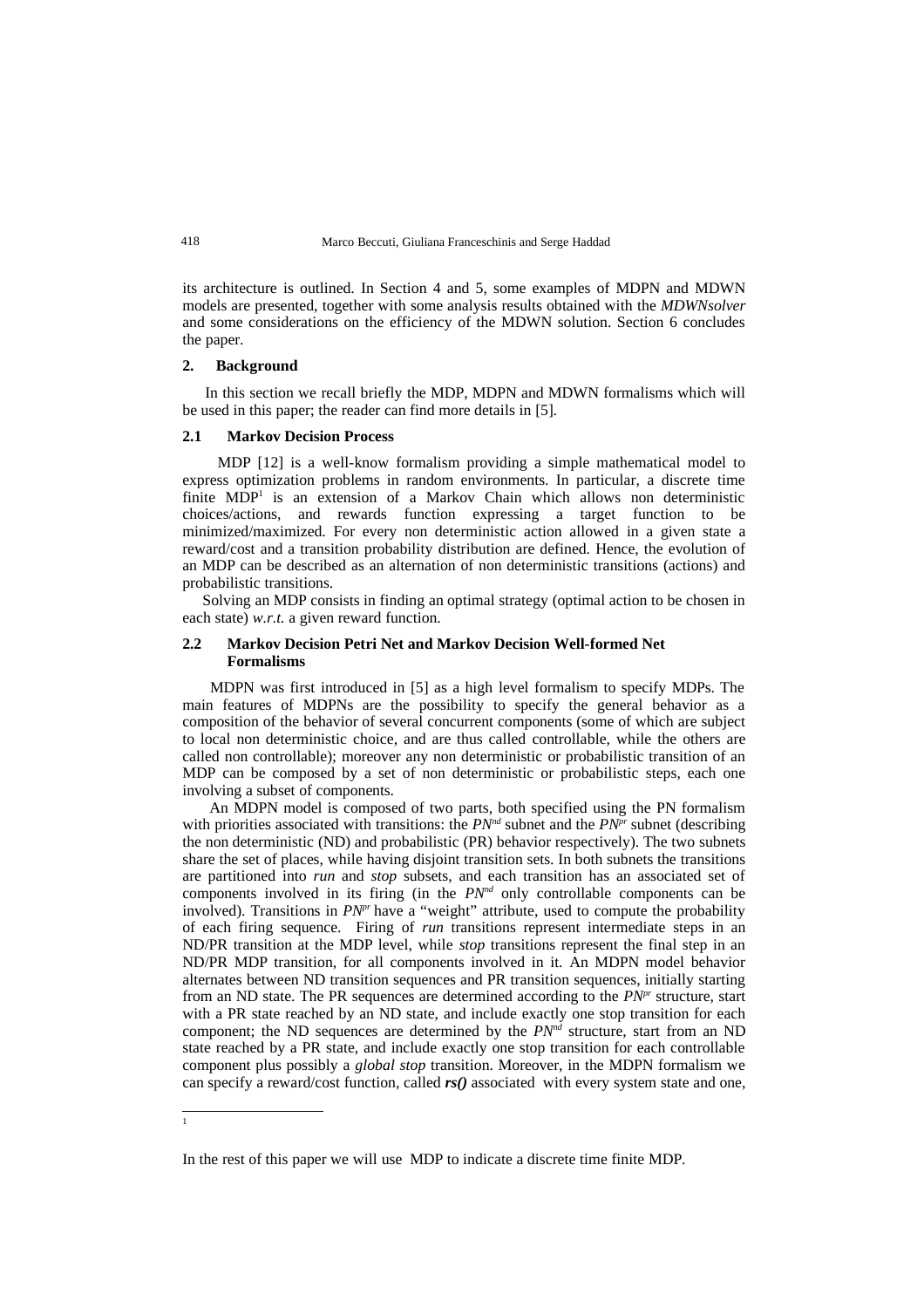called *rt()*, associated with every non deterministic transition; the global reward function is obtained by summing up a state reward function and an action reward function.

 The generation of the MDP corresponding to a given MDPN has been described in [5]: it consists of (1) a composition step, merging the two subnets in a single net, (2) the generation of the RG of the composed net, (3) two reduction steps transforming each PR and ND sequence in the RG into a single MDP transition.

 MDWN [5] extends the MDPN formalism with color: the *PNpr* and *PNnd* subnets are specified using Well-formed Nets (WN) [7] and a subset of the color classes is used to represent the system components. The transitions are still partitioned into *run* and *stop* subsets (with the same semantics defined in the MDPN), and each transition firing involves a set of components identified by the transition color instance. MDWNs enable the modeler to specify in a concise way similar components, obtaining a more compact and readable model; it is always possible to derive an equivalent MDPN applying an unfolding algorithm. From an analysis point of view, the generation of the MDP corresponding to an MDWN follows the same two steps already explained for MDPN, but in this case the Symbolic Reachability Graph (SRG) [7] approach developed for the WN formalism can be adapted to produce a smaller MDP *w.r.t.* the original one.

#### **3.** *MDWNsolver* **Features and Architecture**

 *MDWNsolver* consists of a module that builds the MDP corresponding to a given MDWN or MDPN model, and produces an output suitable for the MDP analysis by means of an MDP solver built upon the *graphMDP* library [13]; it may be adapted to interact (at the MDP analysis level) with other tools like *e.g.,* ZMDP, allowing to derive both optimal and suboptimal strategies, or PRISM, featuring the computation of properties expressed in PCTL through efficient model checking algorithms.

 The architecture of *MDWNsolver* is depicted in [Figure 1.](#page-3-0) The user must specify two subnets (*Prob\_net* and *ND\_net*) by means of the *GreatSPN* GUI, representing the probabilistic and non deterministic behavior of the model. A special annotation is used to associate sets of *components* with transitions, and to distinguish between run and stop transitions. In case MDWN models are used, the components are represented by means of a *color class*: this is useful when the system under study comprises several similarly behaving components, and should be used when the system structure and behavior exhibit a certain degree of symmetry that can be exploited to achieve a more compact representation, and - what is most important - to reduce the model transformation cost as well as the MDP solution cost. Different priorities can be assigned to transitions: this allows to avoid useless interleavings when deriving the MDP model, and to force a correct ordering of probabilistic or non deterministic intermediate (immediate) steps. In addition the *RewardSpec* file must be prepared: it is a textual file where the reward function to be optimized is specified according to a given grammar.

 The transformation process consists of four steps: (1) the non deterministic and probabilistic subnets are modified by the *MDWN2WN* module that adds some places and two (timed) transitions; (2) the resulting new subnets (*Prob\_netM* and *ND\_netM*) are composed through the *algebra* module of *GreatSPN*; (3) from the obtained PN/WN the (S)RG is generated using the module *MDWN(S)RG*, that produces also two files containing the list of the non deterministic transition sequences (the MDP actions) and markings description (the MDP states), needed to compute the value of the reward function associated with the MDP states and actions; (4) module *RG2MDP,* generates the final MDP: the states of the MDP correspond to the *tangible* states produced by the previous module, the MDP actions and the subsequent probabilistic transitions, correspond to the *maximal immediate non deterministic/probabilistic paths* respectively, departing from the non deterministic/probabilistic tangible markings and reaching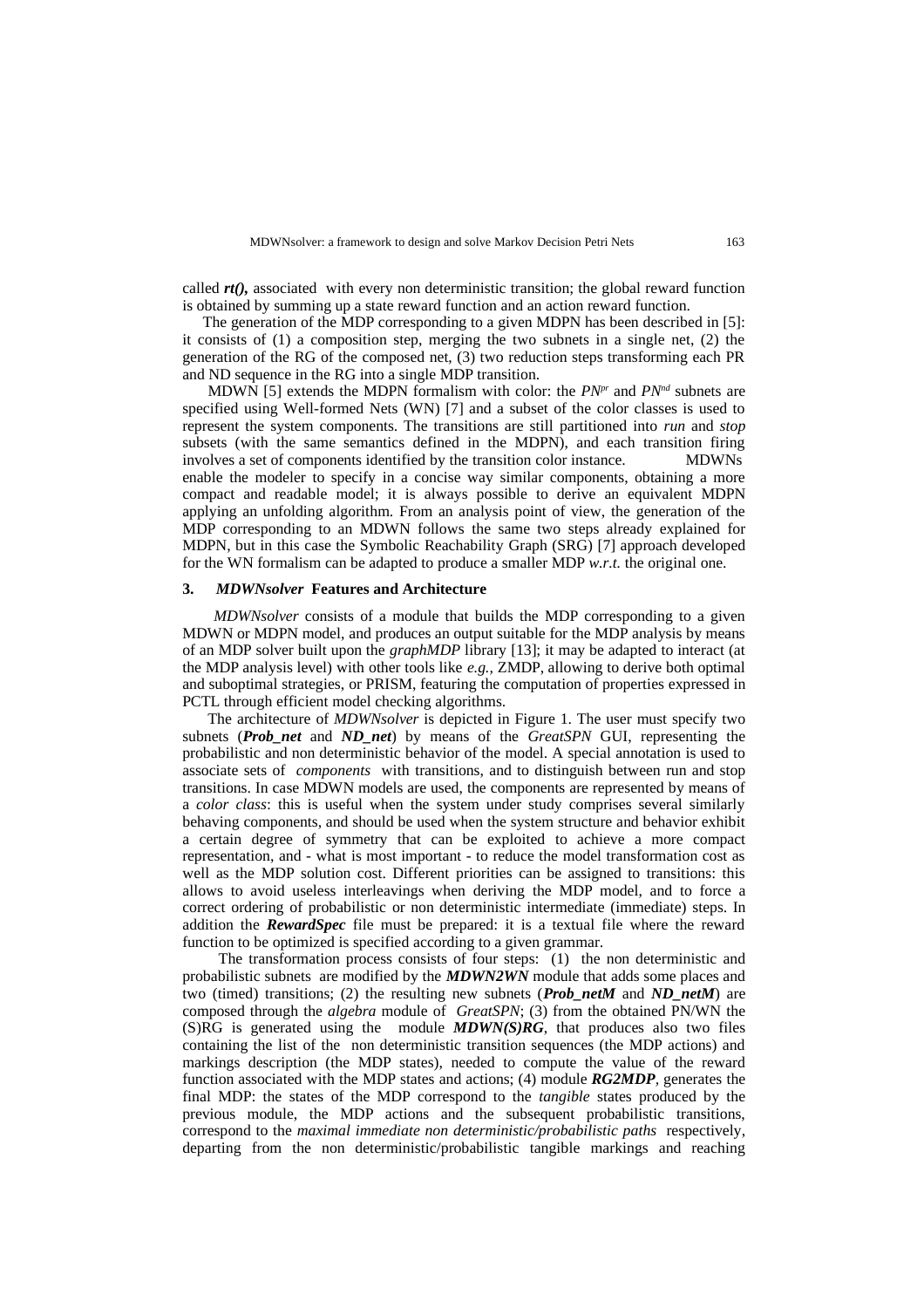probabilistic/non deterministic tangible markings. In order to make the MDP solution more efficient, the reduction algorithm selects among the actions that connect the same tangible states, that with minimal (or maximal, depending on the optimization problem) reward value. The MDP file is produced in an efficient format which is accepted in input by the *MDP* solver module (based on the *graphMDP* library), that produces the optimal strategy and corresponding optimal reward value.



<span id="page-3-0"></span>**Figure 1:** *MDWNsolver* Architecture

 The implementation of the *MDWN(S)RG* module derives from the *WN(S)RG* module of *GreatSPN*: the main difference is that it performs already the first step of probabilistic paths reduction, so that the resulting (S)RG does not contain the intermediate probabilistic markings: large part of the code is reused from *WN(S)RG*, hence future improvements in *WN(S)RG* will be inherited. In particular, the SRG approach is applied to MDWN to reduce the number of generated states (and hence the size of the final MDP): it exploits the model symmetries, without introducing any approximation, thanks to the lumpability property of the MDP corresponding to the ordinary RG.

 A detailed example of model specification and solution procedures are presented in Section 4 for a simple example; the state space reduction due to the exploitation of symmetries is shown on more complex examples in Section 5.

#### **4. A Simple Example of MDPN and MDWN**

 In this section we show how the *MDWNsolver* works on a simple example; more complex examples are discussed in the next section. Let us consider a system with two identical components, that can be in service (UP) or out of service (DOWN), and a centralized recovery system (decision maker), that can apply different repair policies. The recovery system must decide whether a given down component must be assigned a repair resource (to restore it to the UP state) or not. We consider the case where there is only one repair resource, so that the components cannot be repaired in parallel. The goal of the study is to find the optimal strategy that reduces the costs incurred by the system when the components break down: a penalty  $(C_{\text{penalty}})$  is paid at each time unit if both components are down, moreover each time a repair activity starts, a repair cost (*Crepair*) is charged.

 Figs. 2 and 3 show an MDPN model for this system. In particular the former shows the probabilistic behavior of the two identical components; while the latter shows the possible actions of the centralized recovery system (assigning or not the repair resources to DOWN components).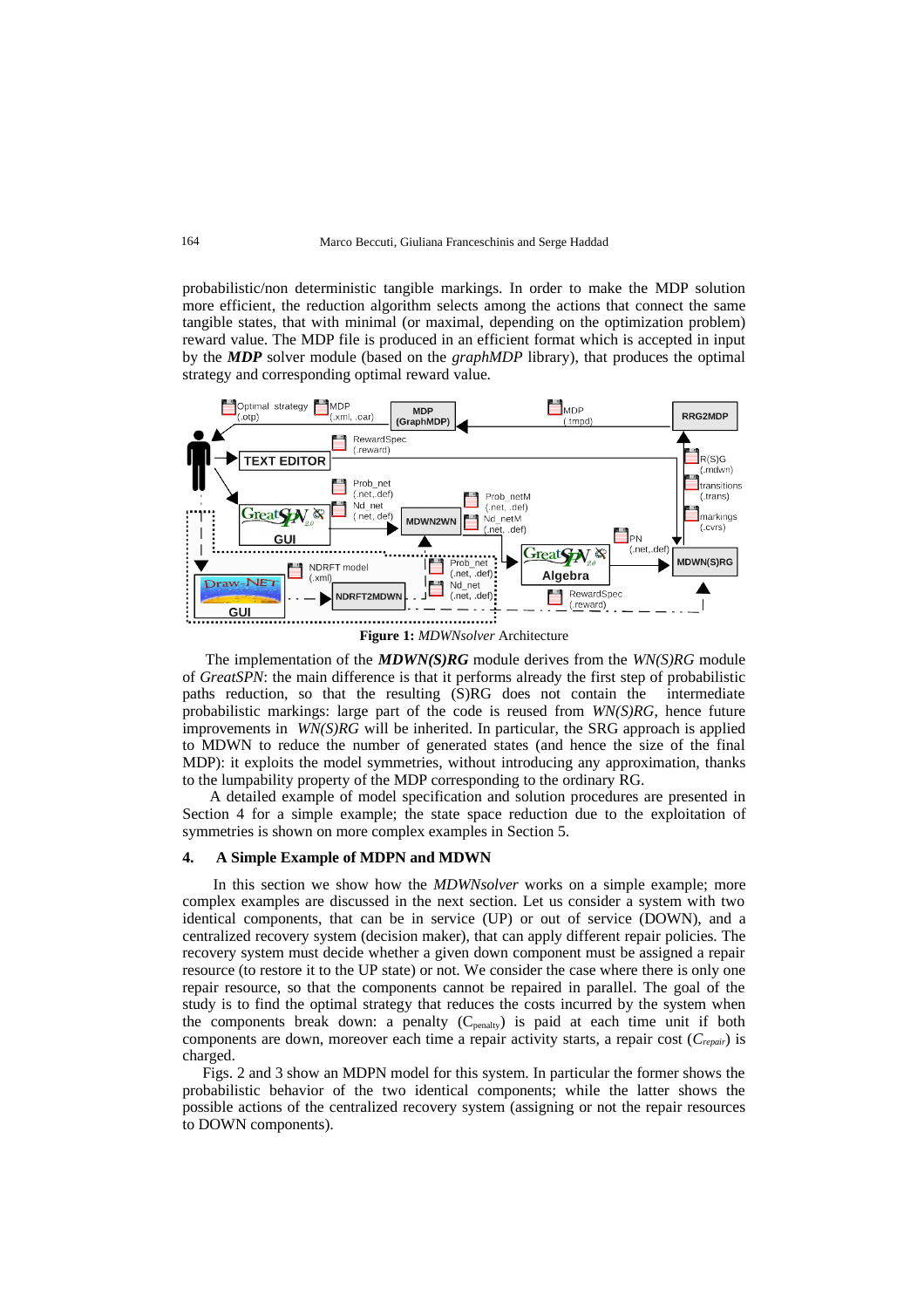

**Figure 3:** Example of MDPN non-Deterministic Net

 The component lists are specified through the *GreatSPN* GUI by defining appropriate parameters with reserved names: a two letters prefix distinguishes among controllable (CC), non controllable (NC) and global (GL) components (in the example CC1 and CC2 are defined). By properly annotating the model, *stop* and *run* transitions can be identified, and the components involved in each firing are specified: these annotations are integrated in the "tag" attribute of transitions, concatenated to the transition name after the *|* separator. For example the annotation *StartRep2|<Run,CC2,>* means that transition *StartRep2* is a *run* transition involving only controllable component *CC2*, while the annotation *Fail1|<Stop,CC1,>* means that transition *Fail1* is a *stop* transition involving component *CC1*. Since places can be shared between the non deterministic and probabilistic subnet, these must be identified through a common label (concatenated with the place name) in the two models: in the example this is the case for places *AvailableRes*, *AssignResi*, and *Downi*, *i=1,2* identified as shared places by the suffixes *|AR*, *|ARi*, *|D<sup>i</sup>* respectively. Places with these labels appear in both the subnets.

A token in place  $Up_i$ ,  $i=1,2$  means that component  $i$  is in service. The firing of transition *Faili* with probability *1-Pwork* corresponds to component *i* failure and moves the token in *Down<sub>i</sub>* $D_i$ . The repair of component *i* starts firing the *run* transition *StartRep<sub>i</sub>* when the decision maker has assigned a repair resource to that component putting a token into place *AssignResi|ARi*. In each time unit an ongoing repair process can finish, represented by the firing of *stop* transition *EndRepi*, with probability *1-Prepair*, or can go on, represented by the firing of *stop* transition *ContRepi*, with probability *Prepair*.

 In the non deterministic net the *stop* transitions *AssignedResi* and *NoAssignedRes<sup>i</sup>* model the choice to activate or not the repair of a down component.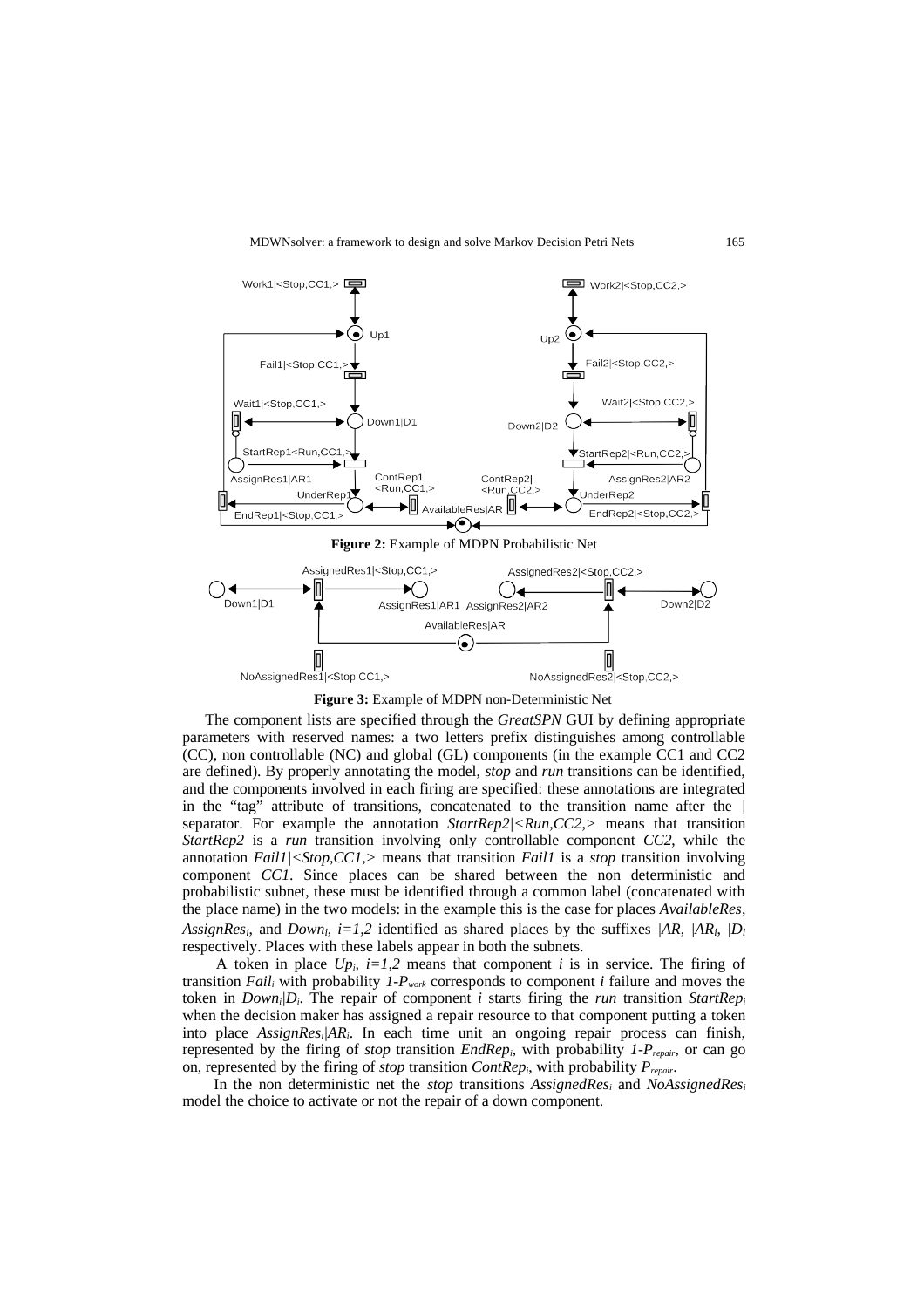

**Figure 4:** Example of MDWN Probabilistic Net (A) and Non-Deterministic Net (B)

 The reward function associated with this model, defining the optimization problem, is: *T AssignedRes1 -1*

*T AssignedRes2 -1*

*F -100 (Down2|D1 = 1 && Down2|D2 = 1)*

where, the first two items represent the cost associated with each repair action, while the last item expresses the penalty paid for the whole system being inactive (all components down). The *MDWNsolver* expects to find the reward function in a separate file, expressed according to a given grammar (see the manual in [16]).

 When the system comprises sets of identical components, as is the case in the example, the MDWN formalism should be preferred since it allows a more compact and parametric definition of the model, since the behavior of each component type appears only once in the model. In Fig. 4, the MDWN model for this system is depicted, where the list of controllable components contains only one element, *CC1*, that is associated with the color class *C* containing the identifiers of the two identical components. The annotations of the MDWN models are a bit more complex because it is required to specify the (tuple of) transition color elements (variables) that are used to identify one component within a set of identical ones. In the example of Fig. 4, variable is *x* and the transition annotation must specify a component type followed by the variable(s) that are instantiated upon transition firing to select one specific component of that type; *e.g.*, the tag *StartRep|<Run,CC1,x,>* denotes a *run* transition involving component *x* among the components of type *CC1*. Special annotations can be used to associate more than one component in the same class with a given transition.

 From the two models, we can derive an MDP and solve it, activating the sequence of modules described in Section 2. For each MDP state, the corresponding optimal action is reported as a sequence of non deterministic transition instances (*e.g., NoAssignedRes(a1); NoAssignedRes(a2)*). The size of the final MDP in general is smaller when the MDWN model is used, due to the exploitation of symmetries (SRG). The gain increases with the cardinality of the classes of similarly behaving components. As a consequence, the optimal strategy encoding is more compact and parametric (expressed using the symbolic markings and symbolic transition instances notation, representing equivalence classes of states and transitions). For instance, symbolic action *NoAssignedRes(C1); AssignRes(C2)* in a state where place *Up* contains *<C2>* and place *Down* contains *<C1>* represents the decision of assigning the repair resource to the component that is *Down*: different assignments of actual component identifiers to parameters *C1* and *C2* allow to obtain specific states and corresponding optimal action.

## **5. Interesting Applications of MDPN and MDWN**

166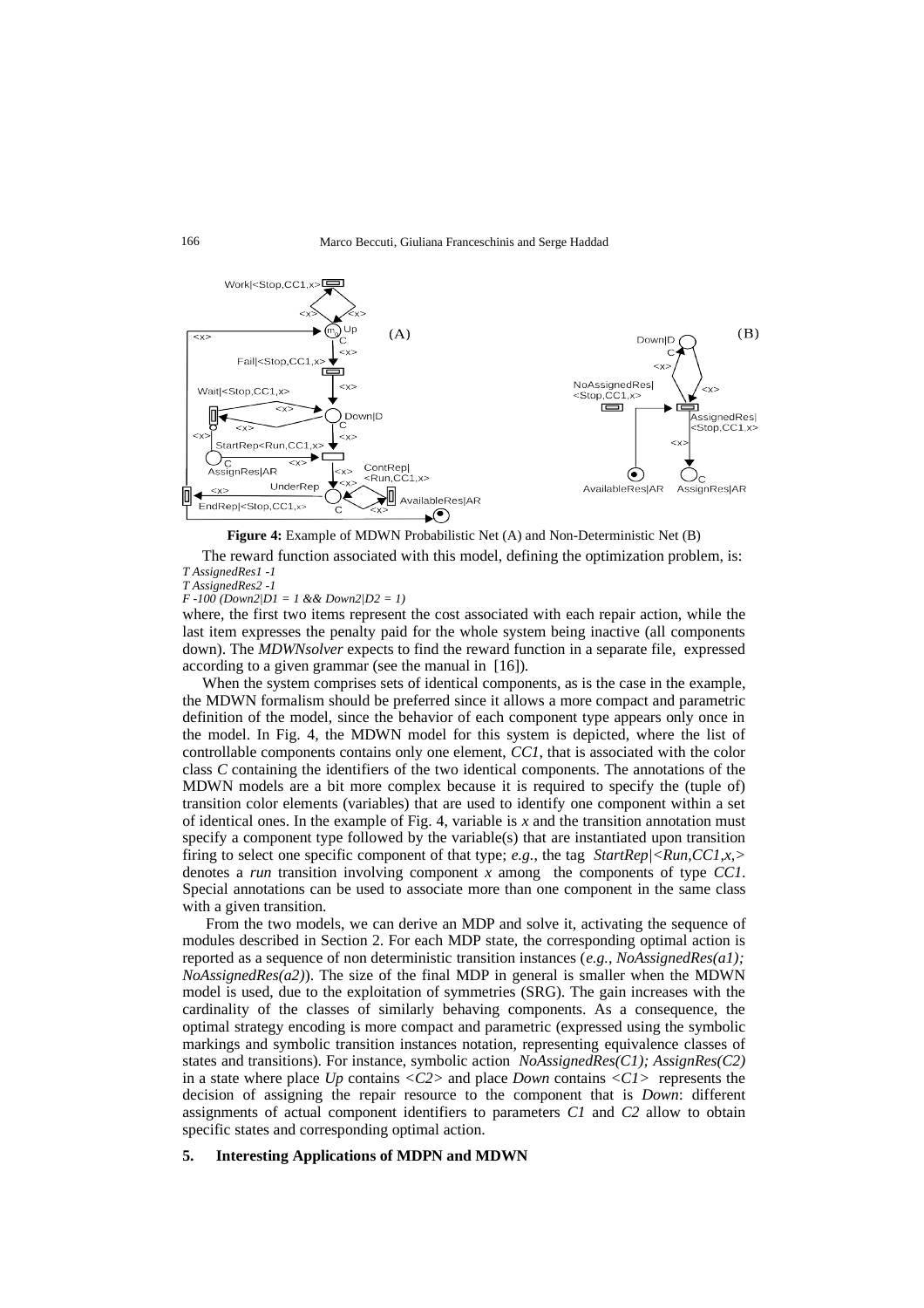In this section, we present some interesting MDPN/MDWN application examples, giving a flavor of the type of optimization problems that can be dealt with this formalism, and discussing the model sizes that the tool can currently manage.

 The first example, presented in [2], concerns a Wireless Sensor Network (WSN) monitoring system, that has to track a moving object within a building composed of *F* floors; each floor is partitioned in *Z* zones, each containing a fixed number *S* of sensors.

 In this context, the MDWN was used to find an optimal trade off between the power consumption and the object tracking reliability; the power saving was achieved by periodically powering off some of the nodes for a given time interval (up to *C* time units long). The cost function to be optimized includes both the penalty due to losing track of the monitored object, and the cost of battery consumption; the possible non deterministic actions correspond to the choice of a set of nodes to be powered off and the respective sleeping time. The number of states is quite large, even for a relatively small system: to mitigate the complexity, the optimization problem has been solved on several simplified models, each representing only one floor in details; the computed optimal power management strategy has been simulated on a complete and more detailed model, to estimate the interesting performability measures, including energy consumption.

 **Table 1:** The State Space Size of the WSN Monitoring Model in [2], where S is the number of sensors/zone, Z the number of zones/floor, C the maximum sleep time; number of floors F=3.

|       |            | <b>MDWN</b> | MDP (SRG)                  |               |                 |
|-------|------------|-------------|----------------------------|---------------|-----------------|
| S,Z,C | RG         | SRG         | <b>Time</b> <sub>SRG</sub> | <b>States</b> | Time            |
| 2,3,1 | 19,253     | 6,356       | 5s                         | 144           | 0s              |
| 2,3,2 | 80,272     | 24,475      | 56s                        | 380           | 5s              |
| 2,3,3 | 229,661    | 67,001      | 75s                        | 825           | 26s             |
| 2,3,4 | 527,768    | 149,708     | 341s                       | 1,575         | 6 <sub>m</sub>  |
| 2,3,5 | 1,050,757  | 292,324     | 609s                       | 2,744         | 20 <sub>m</sub> |
| 3,3,1 | 920,981    | 55,508      | 119s                       | 420           | 6s              |
| 3,3,2 | 7,818,304  | 379,840     | 992s                       | 1,600         | 17 <sub>m</sub> |
| 3,3,3 | 37,737,589 | 1,623,725   | 52m                        | 4,725         | 34 <sub>m</sub> |
| 4,3,1 | 45,246,989 | 345,200     | 862s                       | 975           | 201s            |

 Table 1 shows the state space size and solution time as a function of the system parameters (*S, Z, C*) for a three floors model: the solution is feasible only for a limited number of sensors. In details, the first column reports the experiment parameters, the second, third and fourth columns report the number of ordinary states (RG size – derived from the SRG, not from direct computation) and symbolic states (SRG size), and the SRG generation time. The last two columns show the number of states of the reduced MDP and its generation and solution time. The results shown in this table shows the effectiveness of the SRG method in mitigating the state space explosion: a good level of reduction is achieved (*e.g.*, for case  $\overline{4}$ ,3,1, the reduction factor ( $|RG|/|SRG|$ ) is 131), moreover the SRG growth is smoother than the RG one (*e.g.,* moving from configuration 2,3,3 to 3,3,3 the SRG size grows by a factor 24 while the RG by factor 164).

 Another interesting application of *MDWNsolver* is the computation of the optimal repair policy of systems specified by means of Non deterministic Repairable Fault Trees (NdRFT) or Parametric NdRFT (ParNdRFT), indeed an NdRFT/ParNdRFT model can be automatically translated into an MDPN/MDWN [4,6].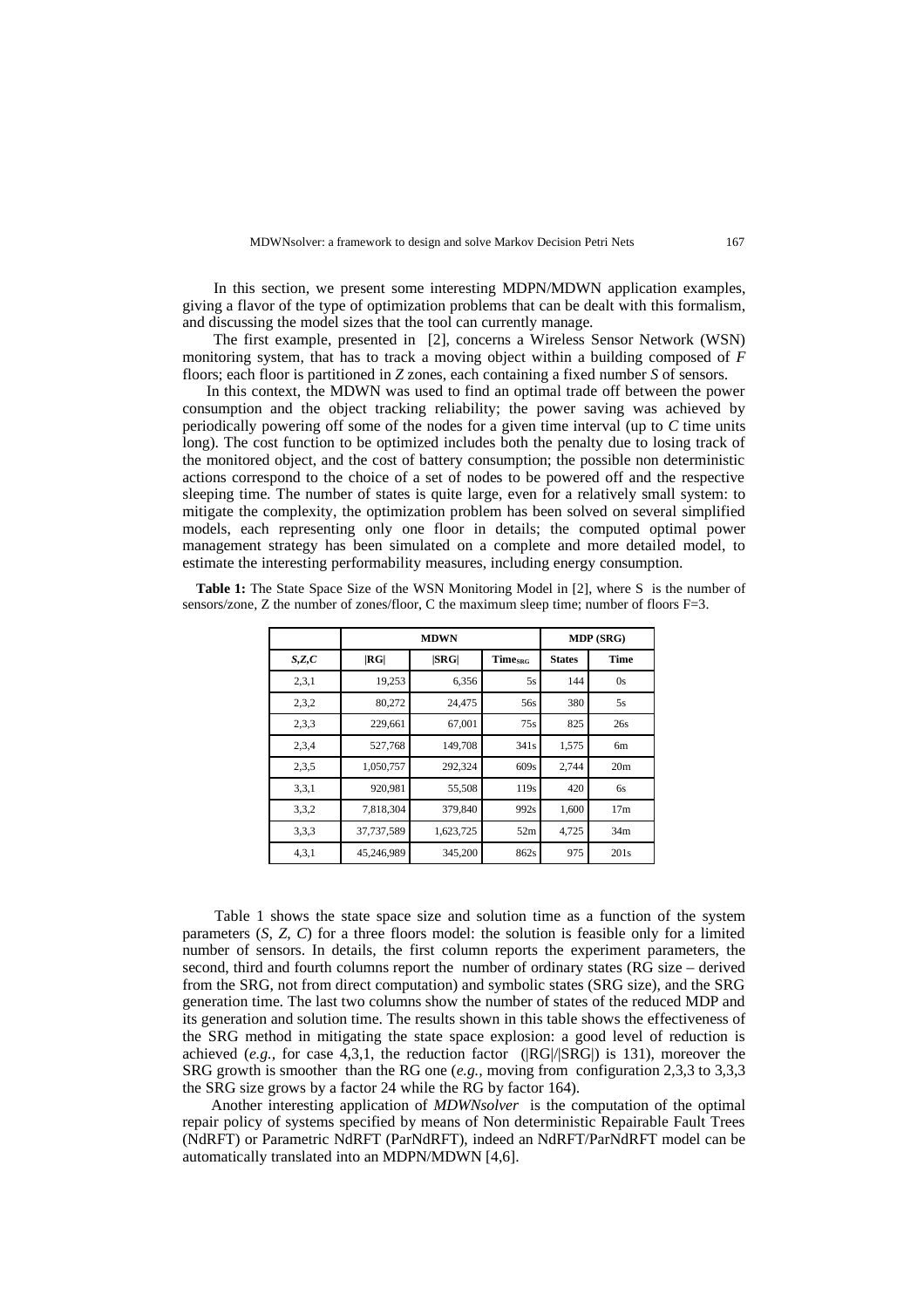Here we present a model inspired to the *Multiprocessors system* in [8]. The system structure is shown Fig. 5(top left): it comprises two parts: the disk access (*DA*) and the CPU-Memory (*CM*) subsystem. The former unit is composed by two disks *D1, D2* in mirroring (RAID-1) and a bus (DBUS); while the latter unit comprises two processing units: *PU1* and *PU2*. Each processing unit includes a processor *Pi* and three redundant banks of local memory *Mi1*-*3*. Moreover, the two processing units share a global memory *SM* composed by two redundant memory banks *R1, R2*.

 Figure 5 (right) shows, the NdRFT model for this system: the Fault Tree structure represents the Boolean function specifying which combinations of basic fault events (leaves) lead to the fault of each subsystems (internal nodes) and of the whole system (root - TE). In particular, the system (TE) fails if the *DA* or the *CM* subsystem fails. The *DA* fails if both disks fail or the bus fails; while the *CM* fails if both *PU1* and *PU2* fail. Each *PUi* fails if its processor or all its local memory banks and the global memory fail. Finally *SM* fails if both memory banks are not accessible (due to a faulty memory or bus).



**Figure 5:** Example of NdRFT for a Multiprocess**ors System**

 The NdRFT model includes information on the fault rates (downward arrows) and on the possible repair actions that can be performed on the system components, and their rates (upward arrows): five basic components of the multiprocessors system can be repaired: *R1, B1, D1, D2, DBUS.* Their repair process can be activated either upon detection of an *SM fault* (*R1* and *B1*), or when a fault is detected in *DA*, (*D1 and D2* or *DBUS*), but also immediately when a fault is detected in a disk *Di*. In our case study we suppose that only one repair resource is available and only one resource is required to perform each repair process.

 In [4,6], it has been shown how an NdRFT can be automatically translated into an MDPN, where the cost function may include both the cost for the system (or subsystem) being down per time unit, and the repair cost. The dashed part at the bottom left of Fig. 1 shows the software components that allow to design the NdRFT model (DrawNet GUI) and to translate it into an MDPN. The  $PN^{pr}$  and  $PN^{nd}$  subnets resulting from the translation of the multiprocessor NdRFT have 26 places 24 transitions overall; the *PNpr* subnet models the system components behavior, while the *PNnd* subnet represents the choice of which failed component has to be repaired at any time. For this model we have

168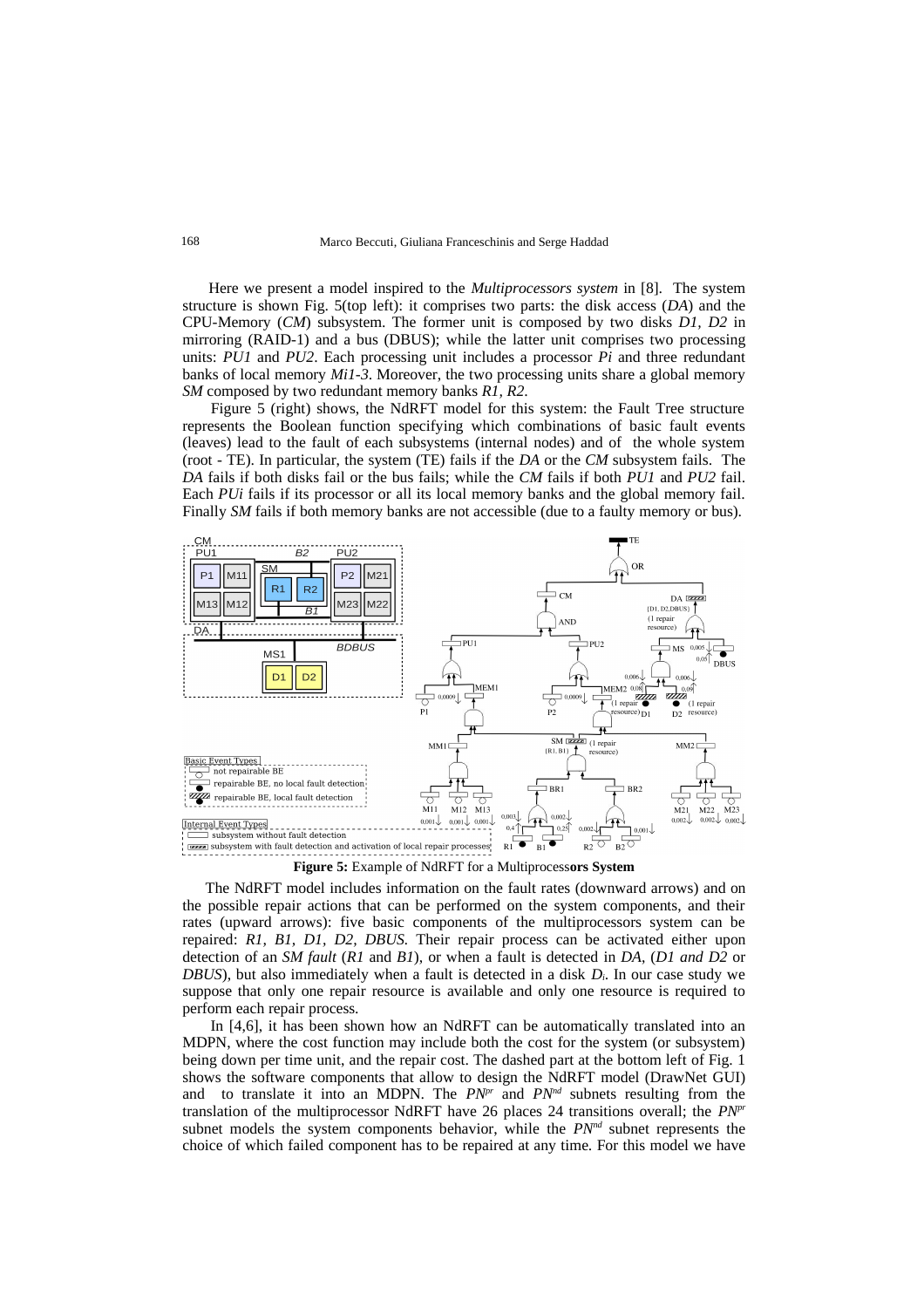computed the optimal repair policy that minimizes the *TE* probability at time *t* (defining a constant positive cost per time unit for all the states where the whole system has failed, and no repair cost). The RG of the MDPN model obtained from the NdRFT has 586.826 states and it has been generated in 88 seconds, while the underlying MDP has 8.875 states and it has been generated and solved in 11 minutes (Intel Centrino Duo 2.4GHz, 2GiB RAM).

 The computed optimal repair policy is not trivial even if the system has only five repairable components, since when more repairable components have failed, their repair order must be dynamically chosen according to the whole system state.

The optimal repair policy is shown in Table 2 ; where the first three columns represent the state of subsystems *CM, DA,* and *SM*, while the last column shows the corresponding optimal repair order. For instance if all subsystems have failed then the optimal repair order is *B1, R1, DBUS, D1, D2*, while if only *CM* is working then the optimal repair order is *DBUS, D1, B1, R1, D2*.

| <b>CM</b>      | DA      | <b>SM</b>      | <b>Repair Order</b>  |  |  |
|----------------|---------|----------------|----------------------|--|--|
| Working        | Failed  | Failed/Working | DBUS, D1, D2, B1, R1 |  |  |
| Failed/Working | Working | Failed         | B1,R1,D1,D2          |  |  |
| Working        | Failed  | Failed         | DBUS, D1, B1, R1, D2 |  |  |
| Failed         | Failed  | Failed         | B1,R1,DBUS,D1,D2     |  |  |

**Table 2:** The Repair Order corresponding to the Optimal Repair Policy

 In order to illustrate the performance of the optimal repair strategy we have computed the corresponding *TE* probability at time *t* solving the DTMC obtained from the MDP by fixing the action to take in every state according to the computed optimal strategy and we have compared it with that obtained using the following state independent repair strategies: 1) always repair first all the failed components in subsystem *CM*; 2) always repair first all the failed components in subsystem *DA*.

 The obtained *TE* probabilities at time *t* with 400≤*t<*10000 are plotted in Fig. 6; as expected the curve representing the *TE* probability associated with the optimal strategy lays below those obtained when applying the state independent repair strategies.

 It is interesting to observe that despite the multiprocessor model is structurally symmetric, the symmetry is not reflected in the failure and repair rates, as a consequence in this case, it is not possible to apply the SRG state space reduction method.



**Figure 6:** TE Probability at time t for Different Repair Strategies

 When instead also the fault/repair rates are uniform for replicated components, the SRG technique can be applied (the ParNdRFT formalism has been defined to represent in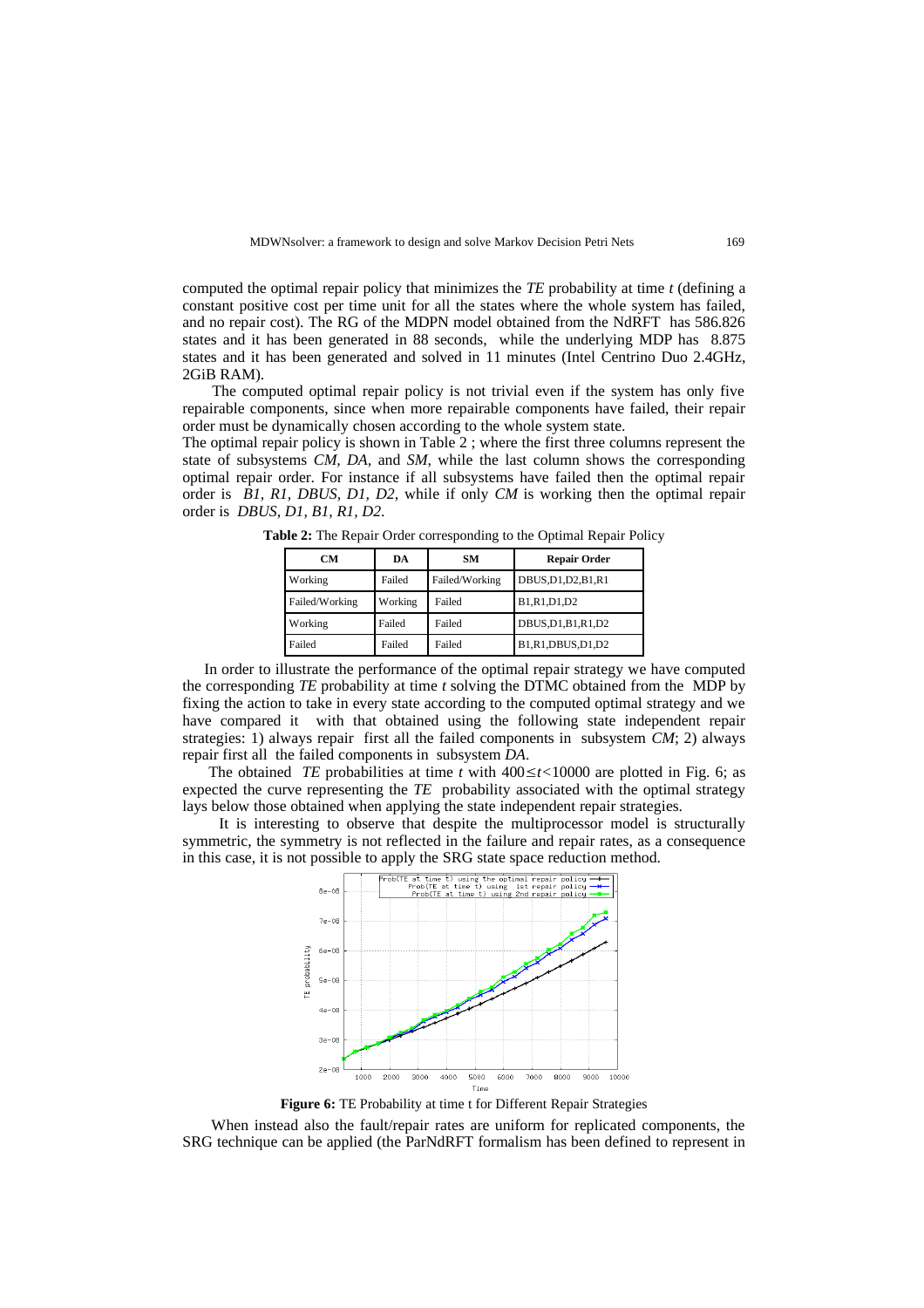a compact and parametric form systems with symmetric structure and rates). In [6] an MDWN model automatically generated from a ParNdRFT model is illustrated: it represents an Active Heat Rejection System composed by a parametric number of thermal units, each composed by one source and one heat component. Each thermal unit belongs to one of three types (U1, U2 or U3) that have different parameters concerning fault occurrence probability and repair costs, and different possible repair actions. The failure of a thermal unit occurs when its source or its heat component fail; while the whole system fails when all its thermal units fail. The MDWN model of this example has been used to compute the repair strategy minimizing the probability of a system fault at time *t*.

 Table 2 shows the state space size and solution time for this MDWN model, as a function of the number of thermal units for each type. The first column shows the experiment parameters, while the following two groups of four columns refer to the RGversus SRG approach. For each approach the state space size, its generation time, the corresponding MDP size and its generation and solution time are reported.

**Table 2:** State Space Size and Computation Time of the Active Heat Rejection System model in [4] varying the number of sub-components of types U1,U2,U3.

|                | RG approach |                                                 |              |                            | <b>SRG</b> approach |                             |               |                            |
|----------------|-------------|-------------------------------------------------|--------------|----------------------------|---------------------|-----------------------------|---------------|----------------------------|
| U1 ,  U2 ,  U3 | RG          | $\mathbf{Time}_{\scriptscriptstyle\mathrm{RG}}$ | $ MDP_{RG} $ | <b>Time</b> <sub>MDP</sub> | ISRGI               | <b>Time</b> s <sub>RG</sub> | $ MDP_{SRG} $ | <b>Time</b> <sub>MDP</sub> |
| 1,1,1          | 3.189       | 0s                                              | 389          | 0s                         | 1,572               | 1s                          | 389           | 0s                         |
| 2,1,1          | 35.555      | 5s                                              | 937          | 5s                         | 15.246              | 47s                         | 579           | 0s                         |
| 2,2,1          | 453.257     | 230s                                            | 7,754        | 11ml                       | 228.917             | 168s                        | 3.143         | 4s                         |
| 2,2,2          | 2,919,999   | 67m                                             | 32.558       | 2 <sub>h</sub>             | 784.945             | 200s                        | 16.222        | 3 <sub>m</sub>             |
| 2,2,3          | 83,524,010  | $---$                                           | $- -$        | ---                        | 10,280,241          | 5h                          | 52.271        | 2h                         |

#### **6. Conclusion**

 In this paper we have presented the *MDWNsolver* framework, able to generate an MDP from an MDPN/MDWN specification: this contribution extends an earlier two pages communication [3]; *w.r.t.* that prototype several optimizations on the solver have significantly improved its performance. The advantage of the proposed *MDWNsolver* is the possibility to express in a quite easy way MDP models using a high level language, supporting a component based specification with the possibility to put in evidence and exploit symmetries, and a way of specifying multi-step actions (composed of componentoriented sub-actions) and multi step probabilistic evolution. To the best of our knowledg**e** the other tools supporting a high level specification language for MDPs do not include all the above mentioned features: for instance PRISM [11] allows to specify a system by composition of modules (resembling our notion of component), but at each time step there can be either a synchronized action of a subset of modules, followed by a one-step probabilistic state change, or an action can be performed by only one module, again followed by a probabilistic state change, so that modeling the concurrent evolution of independent components within each time step requires some effort. The experiments performed up to now with the *MDWNsolver* in different application domains have shown that the current prototype can handle models with RG or SRG of up to 10.000.000 states: in all the considered cases the resulting MDP structure had less than 55.000 states (which is also a limit to find the optimal strategy without running out of memory with the current solver). These are at the moment the limit sizes that can be managed in reasonable time, and without running out of memory, on a machine with an Intel Core Duo T7500 2,20 GHz processor and 2GiB RAM, with Linux. Although the time required to generate and solve the MDP depends on several factors (not only the number of states) the time required in our experiments to generate the MDP from the MDPN/MDWN model and solve it, were comprised between a few seconds for models with a (S)RG of a few thousands states and an MDP of a few hundreds of states, to some hours, for models with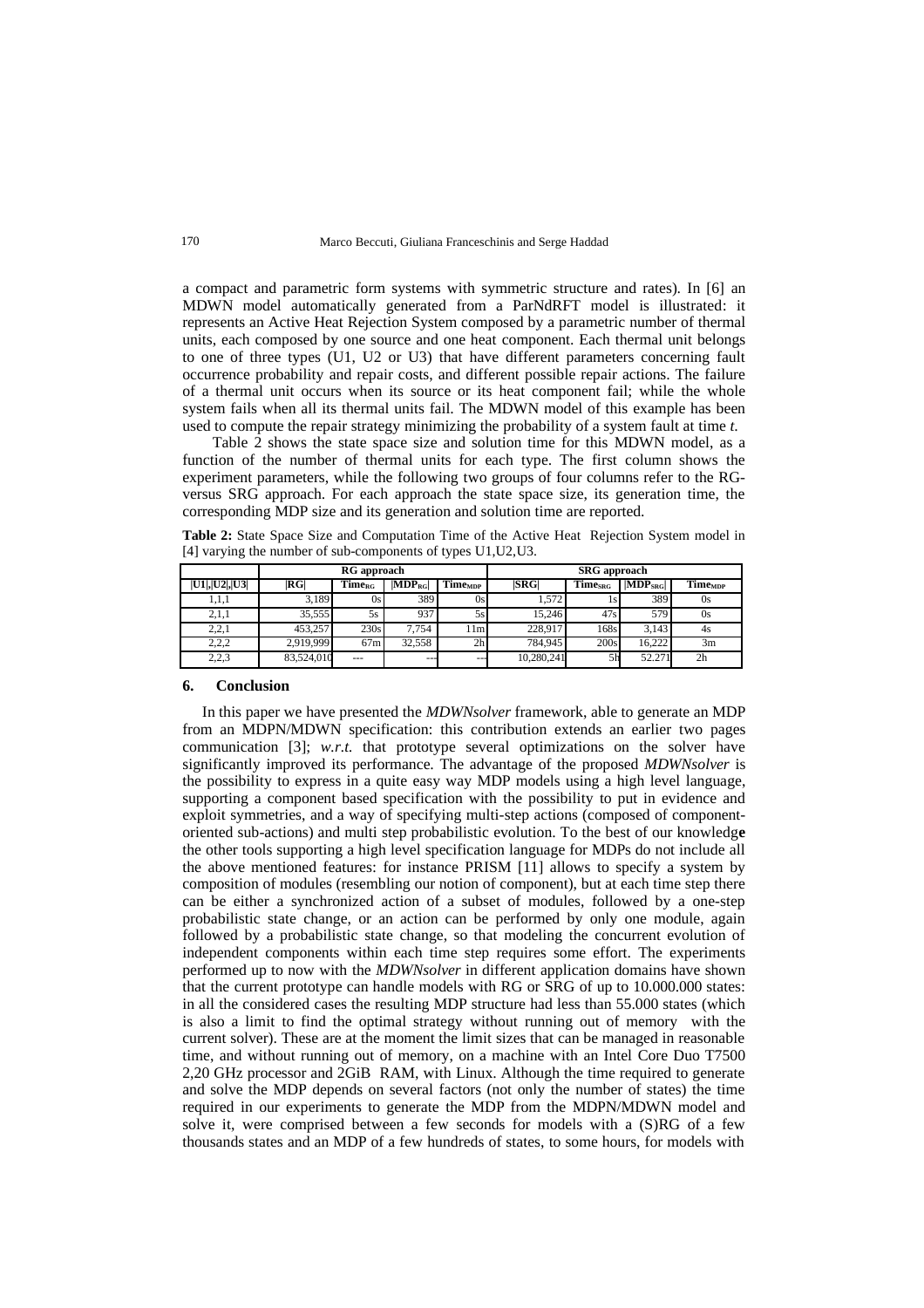a (S)RG of several millions of states and an MDP of up to fifty thousand states. The *MDWNsolver* is distributed with the *GreatSPN* tool: it can be downloaded from [15].

## **References**

- [1] Alur R. and T. Henzinger. *Reactive Modules*. Formal Methods in System Design 1999; 15(1):7–48.
- [2] M. Beccuti, D. Codetta-Raiteri, and G. Franceschinis. *Multiple abstraction levels in performance analysis of WSN monitoring systems.* In Proc. of the WSNperf (Satellite Workshop of VALUETOOLS09), Pisa, Italy, October 2009. ICST.
- [3] M. Beccuti, D. Codetta-Raiteri, G. Franceschinis, and S. Haddad*. A framework to design* and solve Markov Decision Well-formed Net models. In Proc. of the 4<sup>th</sup> IEEE Int. Conf. on Quantitative Evaluation of Systems (QEST'07); 165–166, Edinburgh, Scotland, UK, September 2007. IEEE Computer Society Press.
- [4] M. Beccuti, D. Codetta-Raiteri, G. Franceschinis, and S. Haddad*. Non deterministic Repairable Fault Trees for computing optimal repair strategy.* In Proc. of the 3<sup>rd</sup> Int. Conf. on Performance Evaluation, Methodologies and Tools (VALUETOOLS'08), Athens, Greece, October 2008. ICST.
- [5] M. Beccuti, G. Franceschinis, and S. Haddad. *Markov Decision Petri Net and Markov Decision Well-formed Net formalisms.* Proc of the 28th Int. Conference on Applications and Theory of Petri Nets and other Models of Concurrency 2007. LNCS vol. 4546:43–62.
- [6] M. Beccuti, D. Codetta-Raiteri, G. Franceschinis and S. Haddad. *Parametric NdRFT for the derivation of optimal repair strategies.* Proceeding of the 39<sup>th</sup> International Conference on Dependable Systems and Networks (DSN-2009); 399–408 Estoril, Lisbon, Portugal, 29 June-2 July 2009. IEEE Computer Society Press.
- [7] G. Chiola, C. Dutheillet, G. Franceschinis, and S. Haddad. *Stochastic well-formed coloured nets for symmetric modelling applications.* IEEE Transactions on Computers 1993; 42(11):1343–1360.
- [8] D. Codetta-Raiteri. *Extended Fault Trees Analysis supported by Stochastic Petri Nets.* PhD thesis, Univ. degli Studi di Torino, Torino, Italia, 2005.
- [9] L. de Alfaro. Stochastic Transition Systems. 9<sup>th</sup> Int. Conf. on Concurrency Theory 1998, LNCS Springer 1466:423–438.
- [10] T. Dean and M. P. Wellman. *Planning and Control.* Morgan Kaufmann, 1991.
- [11] A. Hinton, M. Kwiatkowska, G. Norman, and D. Parker*. PRISM: A Tool for Automatic Verification of Probabilistic Systems.* In 12<sup>th</sup> Int. Conf. on Tools and Algorithms for the Construction and Analysis of Systems 2006; LNCS Springer 3920:441–444. Springer.
- [12] M.L. Puterman. *Markov Decision Processes. Discrete Stochastic Dynamic Programming*, Wiley, Chichester 2005.
- [13] GraphMDP Web Page. [http://www.cert.fr/dcsd/cd/teichteil/.](http://www.cert.fr/dcsd/cd/teichteil/)
- [14] S. Baarir, M. Beccuti, D. Cerotti, M. De Pierro, S. Donatelli and G. Franceschinis. *The GreatSPN Tool: Recent Enhancements.* ACM Performance Evaluation Review Special Issue on Tools for Performance Evalaluation 2009; 36(4): 4–9.
- [15] GreatSPN Web Page: <http://www.di.unito.it/~greatspn>
- [16] MDWNsolver Web page:

<http://www.di.unito.it/~greatspn/MDWNsolver/>

**Marco Beccuti** received Ph.D degree in Computer Science in 2008 from University of Torino in ``cotutela'' with the Universite' Paris Dauphine. From January 2008 to December 2008, he was a research assistant at Consorzio Nazionale Interuniversitario per le Telecomunicazioni (CNIT). He is currently temporary researcher at University of Torino and member of Consorzio Nazionale Interuniversitario per le

Telecomunicazioni (CNIT). His main research interests are in the fields of Petri net and Markov Decision theory and applications, performance evaluation, parallel